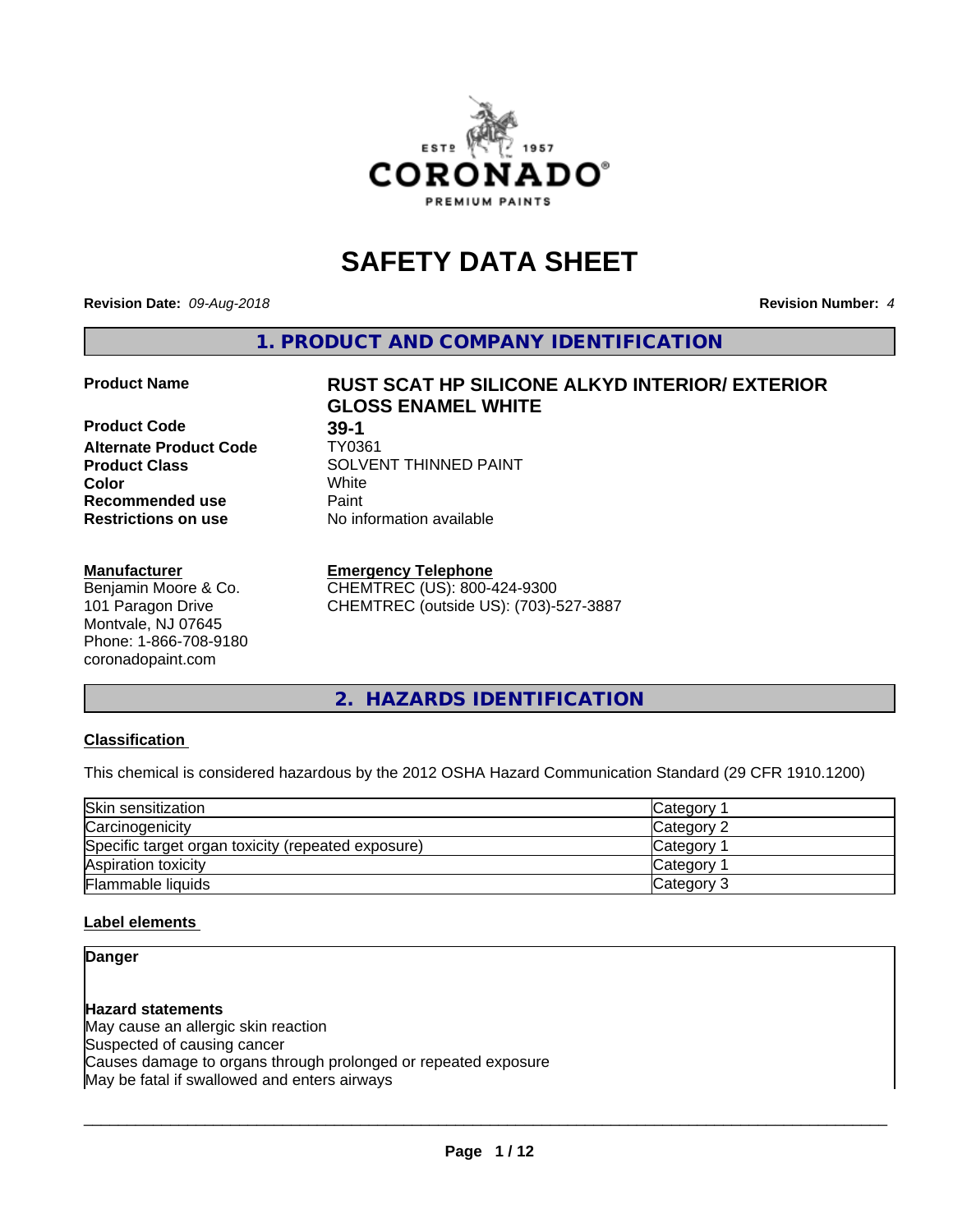Flammable liquid and vapor



#### **Precautionary Statements - Prevention**

Obtain special instructions before use Do not handle until all safety precautions have been read and understood Use personal protective equipment as required Contaminated work clothing should not be allowed out of the workplace Wear protective gloves Do not breathe dust/fume/gas/mist/vapors/spray Wash face, hands and any exposed skin thoroughly after handling Do not eat, drink or smoke when using this product Keep away from heat, hot surfaces, sparks, open flames and other ignition sources. No smoking Keep container tightly closed Ground/bond container and receiving equipment Use explosion-proof electrical/ventilating/lighting/equipment Use only non-sparking tools Take precautionary measures against static discharge

\_\_\_\_\_\_\_\_\_\_\_\_\_\_\_\_\_\_\_\_\_\_\_\_\_\_\_\_\_\_\_\_\_\_\_\_\_\_\_\_\_\_\_\_\_\_\_\_\_\_\_\_\_\_\_\_\_\_\_\_\_\_\_\_\_\_\_\_\_\_\_\_\_\_\_\_\_\_\_\_\_\_\_\_\_\_\_\_\_\_\_\_\_

#### **Precautionary Statements - Response**

IF exposed or concerned: Get medical advice/attention **Skin** If skin irritation or rash occurs: Get medical advice/attention Wash contaminated clothing before reuse IF ON SKIN (or hair): Remove/Take off immediately all contaminated clothing. Rinse skin with water/shower **Ingestion** IF SWALLOWED: Immediately call a POISON CENTER or doctor/physician Do NOT induce vomiting **Fire** In case of fire: Use CO2, dry chemical, or foam for extinction

#### **Precautionary Statements - Storage**

Store locked up Store in a well-ventilated place. Keep cool

#### **Precautionary Statements - Disposal**

Dispose of contents/container to an approved waste disposal plant

#### **Hazards not otherwise classified (HNOC)**

Rags, steel wool or waste soaked with this product may spontaneously catch fire if improperly discarded

#### **Other information**

No information available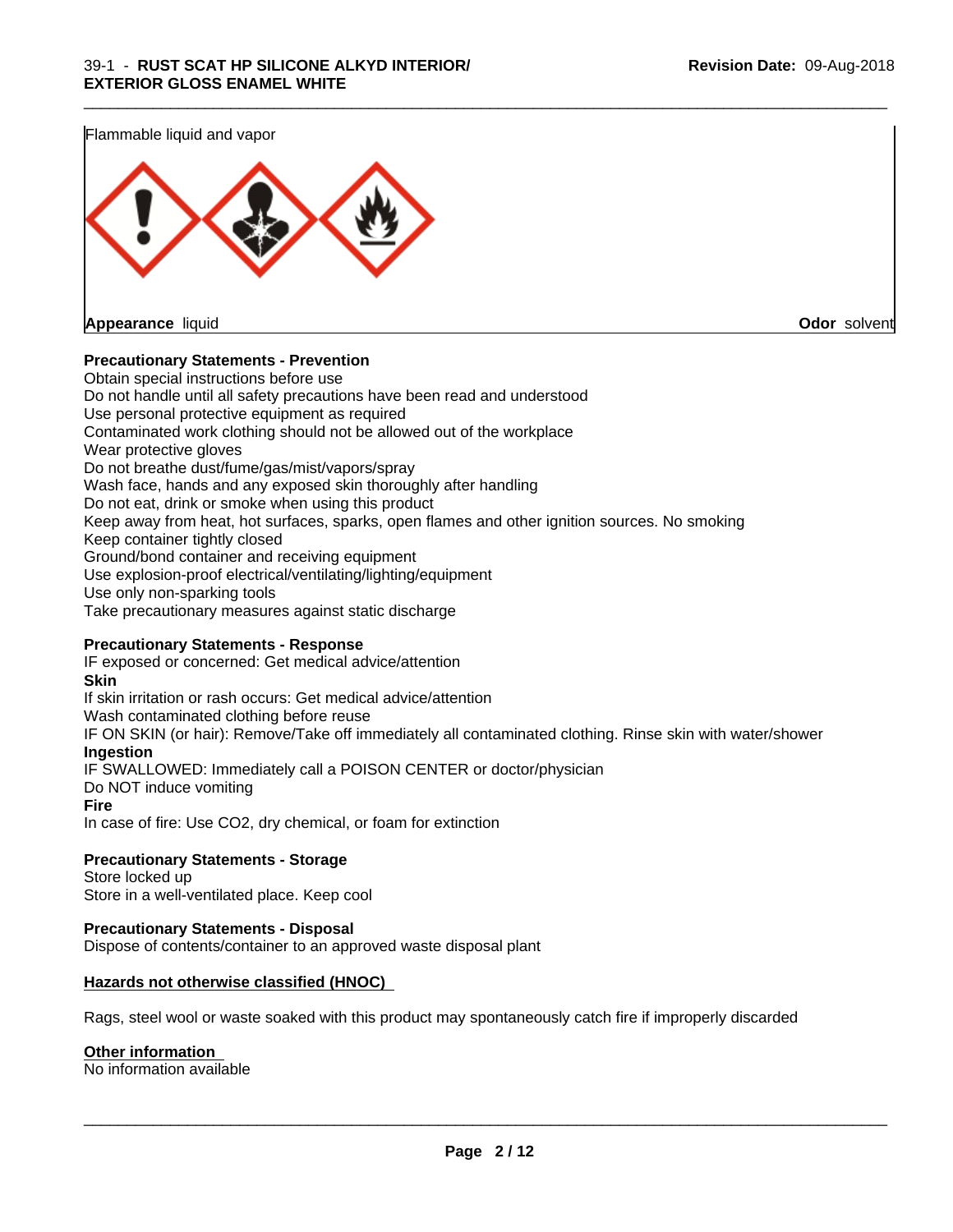## **3. COMPOSITION/INFORMATION ON INGREDIENTS**

\_\_\_\_\_\_\_\_\_\_\_\_\_\_\_\_\_\_\_\_\_\_\_\_\_\_\_\_\_\_\_\_\_\_\_\_\_\_\_\_\_\_\_\_\_\_\_\_\_\_\_\_\_\_\_\_\_\_\_\_\_\_\_\_\_\_\_\_\_\_\_\_\_\_\_\_\_\_\_\_\_\_\_\_\_\_\_\_\_\_\_\_\_

| <b>Chemical name</b>                                      | CAS No.        | Weight-% |
|-----------------------------------------------------------|----------------|----------|
| Stoddard solvent                                          | 8052-41-3      | 25       |
| Titanium dioxide                                          | 13463-67-7     | 20       |
| Kaolin                                                    | 1332-58-7      | 10       |
| Solvent naphtha, petroleum, light aromatic                | 64742-95-6     |          |
| Xvlene                                                    | 1330-20-7      |          |
| 1,2,4-Trimethylbenzene                                    | 95-63-6        |          |
| Trimethylbenzene                                          | 25551-13-7     |          |
| Distillates, petroleum, hydrotreated light                | 64742-47-8     |          |
| 1H-Isoindole-1,3(2H)-dione,<br>2-[(trichloromethyl)thio]- | 133-07-3       |          |
| Ethyl benzene                                             | $100 - 41 - 4$ | 0.5      |
| Methyl ethyl ketoxime                                     | $96 - 29 - 7$  | 0.5      |

|                                                  | 4. FIRST AID MEASURES                                                                                                                                                                                                               |
|--------------------------------------------------|-------------------------------------------------------------------------------------------------------------------------------------------------------------------------------------------------------------------------------------|
| <b>General Advice</b>                            | If symptoms persist, call a physician. Show this safety data sheet to the doctor in<br>attendance.                                                                                                                                  |
| <b>Eye Contact</b>                               | Immediately flush with plenty of water. After initial flushing, remove any contact<br>lenses and continue flushing for at least 15 minutes. Keep eye wide open while<br>rinsing. If symptoms persist, call a physician.             |
| <b>Skin Contact</b>                              | Wash off immediately with soap and plenty of water while removing all<br>contaminated clothes and shoes. If skin irritation persists, call a physician. Wash<br>clothing before reuse. Destroy contaminated articles such as shoes. |
| <b>Inhalation</b>                                | Move to fresh air. If symptoms persist, call a physician.<br>If not breathing, give artificial respiration. Call a physician immediately.                                                                                           |
| Ingestion                                        | Clean mouth with water and afterwards drink plenty of water. Do not induce<br>vomiting without medical advice. Never give anything by mouth to an unconscious<br>person. Consult a physician.                                       |
| <b>Protection Of First-Aiders</b>                | Use personal protective equipment.                                                                                                                                                                                                  |
| <b>Most Important</b><br><b>Symptoms/Effects</b> | May cause allergic skin reaction.                                                                                                                                                                                                   |
| <b>Notes To Physician</b>                        | Treat symptomatically.                                                                                                                                                                                                              |
|                                                  |                                                                                                                                                                                                                                     |

## **5. FIRE-FIGHTING MEASURES**

**Suitable Extinguishing Media** Foam, dry powder or water. Use extinguishing measures that are appropriate to local circumstances and the surrounding environment.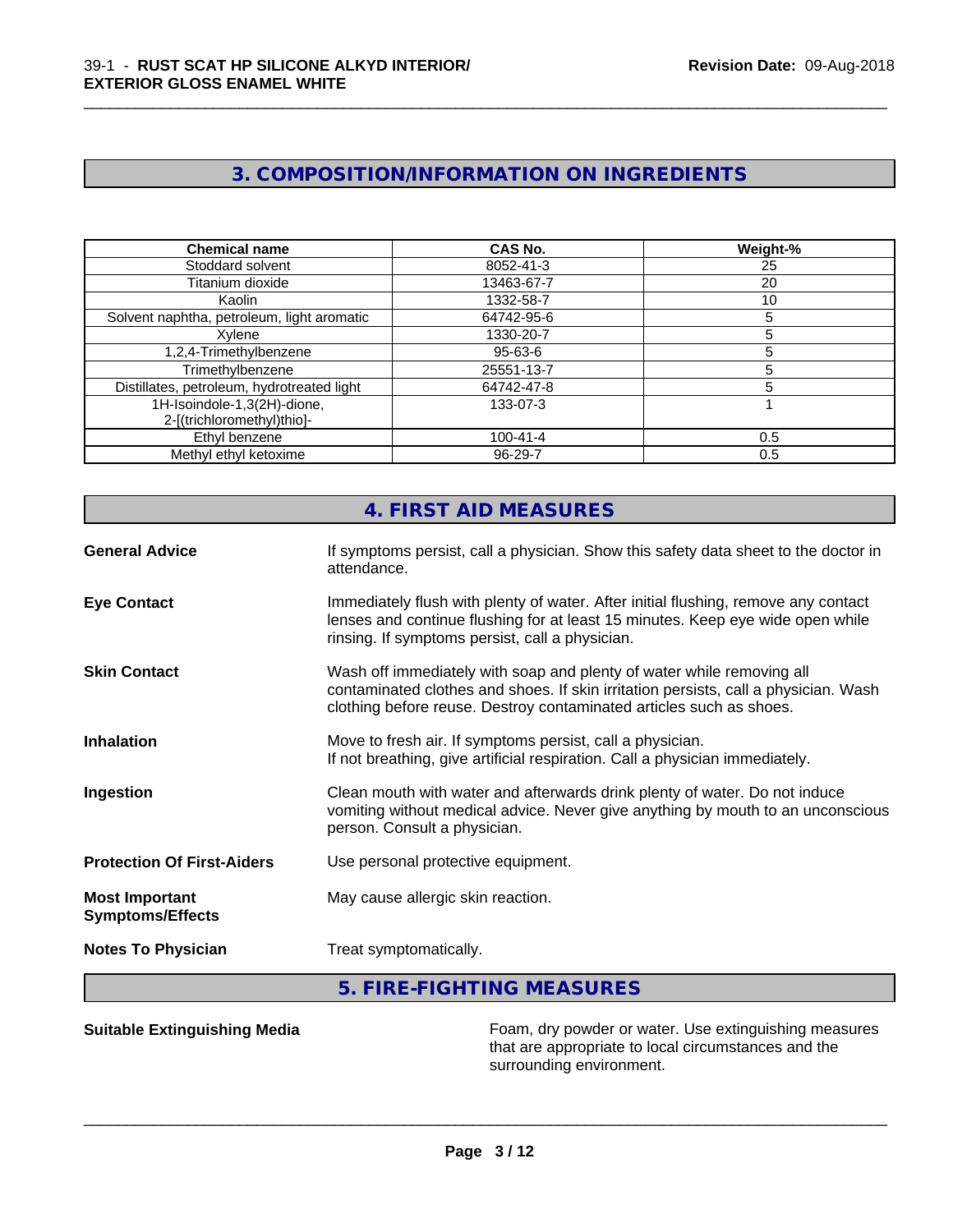| <b>Protective Equipment And Precautions For</b><br><b>Firefighters</b>           |                 | and full protective gear.                                                                                                                                                                                                                   | As in any fire, wear self-contained breathing apparatus<br>pressure-demand, MSHA/NIOSH (approved or equivalent) |
|----------------------------------------------------------------------------------|-----------------|---------------------------------------------------------------------------------------------------------------------------------------------------------------------------------------------------------------------------------------------|-----------------------------------------------------------------------------------------------------------------|
| <b>Specific Hazards Arising From The Chemical</b><br>vapors.                     |                 | Combustible material. Closed containers may rupture if<br>exposed to fire or extreme heat. Keep product and empty<br>container away from heat and sources of ignition. Thermal<br>decomposition can lead to release of irritating gases and |                                                                                                                 |
| <b>Sensitivity To Mechanical Impact</b>                                          |                 | N <sub>o</sub>                                                                                                                                                                                                                              |                                                                                                                 |
| <b>Sensitivity To Static Discharge</b>                                           |                 | Yes                                                                                                                                                                                                                                         |                                                                                                                 |
| <b>Flash Point Data</b><br>Flash Point (°F)<br>Flash Point (°C)<br><b>Method</b> |                 | 105.0<br>40.6<br><b>PMCC</b>                                                                                                                                                                                                                |                                                                                                                 |
| <b>Flammability Limits In Air</b>                                                |                 |                                                                                                                                                                                                                                             |                                                                                                                 |
| Lower flammability limit:<br><b>Upper flammability limit:</b>                    |                 | Not available<br>Not available                                                                                                                                                                                                              |                                                                                                                 |
| Health: 1<br><b>NFPA</b>                                                         | Flammability: 2 | <b>Instability: 0</b>                                                                                                                                                                                                                       | <b>Special: Not Applicable</b>                                                                                  |

\_\_\_\_\_\_\_\_\_\_\_\_\_\_\_\_\_\_\_\_\_\_\_\_\_\_\_\_\_\_\_\_\_\_\_\_\_\_\_\_\_\_\_\_\_\_\_\_\_\_\_\_\_\_\_\_\_\_\_\_\_\_\_\_\_\_\_\_\_\_\_\_\_\_\_\_\_\_\_\_\_\_\_\_\_\_\_\_\_\_\_\_\_

#### **NFPA Legend**

- 0 Not Hazardous
- 1 Slightly
- 2 Moderate
- 3 High
- 4 Severe

*The ratings assigned are only suggested ratings, the contractor/employer has ultimate responsibilities for NFPA ratings where this system is used.*

*Additional information regarding the NFPA rating system is available from the National Fire Protection Agency (NFPA) at www.nfpa.org.*

## **6. ACCIDENTAL RELEASE MEASURES**

| <b>Personal Precautions</b>      | Use personal protective equipment. Remove all sources of ignition.                                                                                                                                                                                                                                         |
|----------------------------------|------------------------------------------------------------------------------------------------------------------------------------------------------------------------------------------------------------------------------------------------------------------------------------------------------------|
| <b>Other Information</b>         | Prevent further leakage or spillage if safe to do so. Do not allow material to<br>contaminate ground water system. Prevent product from entering drains. Do not<br>flush into surface water or sanitary sewer system. Local authorities should be<br>advised if significant spillages cannot be contained. |
| <b>Environmental precautions</b> | See Section 12 for additional Ecological Information.                                                                                                                                                                                                                                                      |
| <b>Methods for Cleaning Up</b>   | Dam up. Soak up with inert absorbent material. Pick up and transfer to properly<br>labeled containers. Clean contaminated surface thoroughly.                                                                                                                                                              |
|                                  | 7. HANDLING AND STORAGE                                                                                                                                                                                                                                                                                    |
| <b>Handling</b>                  | Use only in area provided with appropriate exhaust ventilation. Do not breathe                                                                                                                                                                                                                             |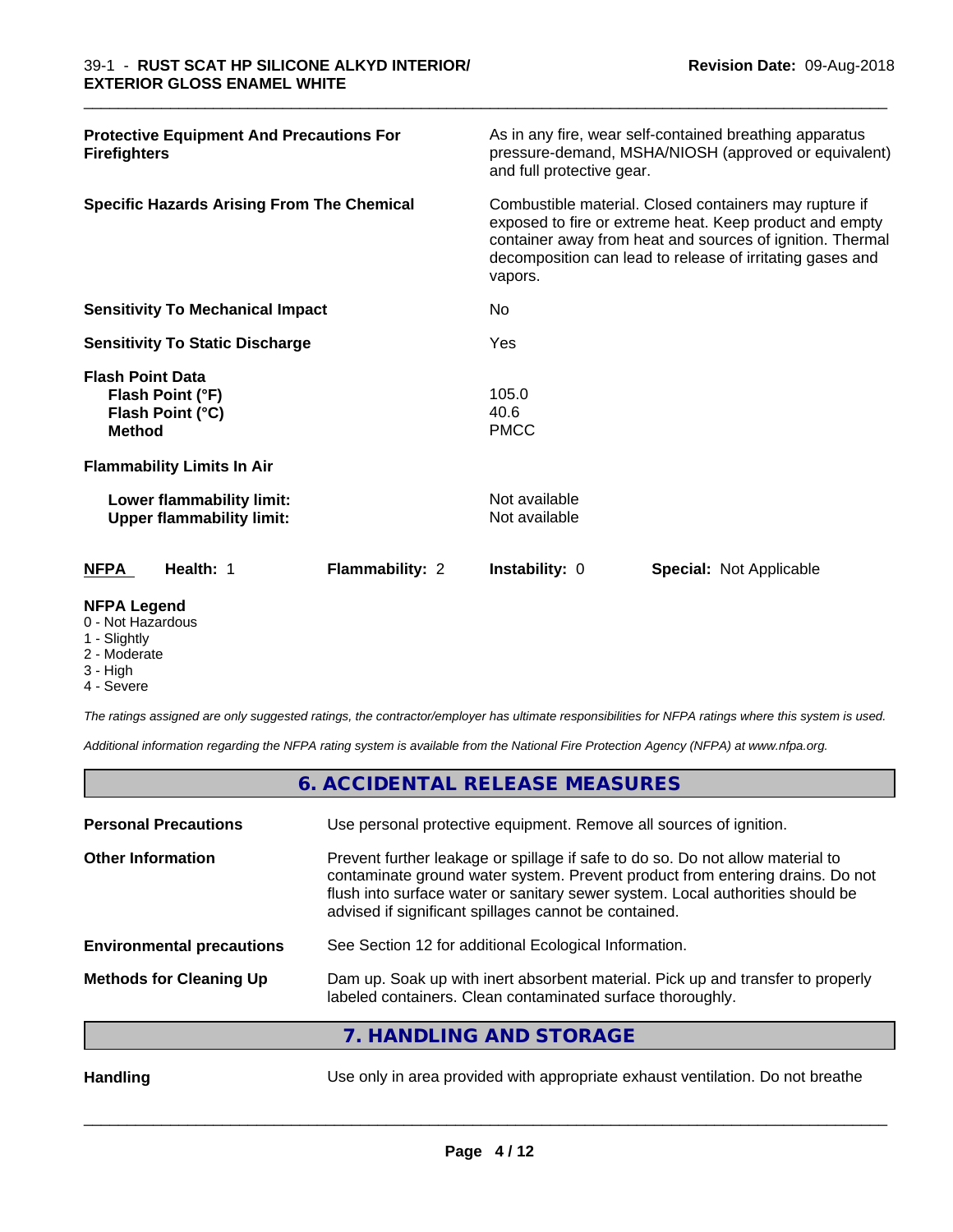vapors or spray mist. Wear personal protective equipment. Take precautionary measures against static discharges. To avoid ignition of vapors by static electricity discharge, all metal parts of the equipment must be grounded. Keep away from open flames, hot surfaces and sources of ignition.

\_\_\_\_\_\_\_\_\_\_\_\_\_\_\_\_\_\_\_\_\_\_\_\_\_\_\_\_\_\_\_\_\_\_\_\_\_\_\_\_\_\_\_\_\_\_\_\_\_\_\_\_\_\_\_\_\_\_\_\_\_\_\_\_\_\_\_\_\_\_\_\_\_\_\_\_\_\_\_\_\_\_\_\_\_\_\_\_\_\_\_\_\_

**Storage** Keep containers tightly closed in a dry, cool and well-ventilated place. Keep away from heat. Keep away from open flames, hot surfaces and sources of ignition. Keep in properly labeled containers. Keep out of the reach of children.

> **DANGER** - Rags, steel wool or waste soaked with this product may spontaneously catch fire if improperly discarded. Immediately after use, place rags, steel wool or waste in a sealed water-filled metal container.

**Incompatible Materials Incompatible with strong acids and bases and strong oxidizing agents.** 

## **8. EXPOSURE CONTROLS / PERSONAL PROTECTION**

#### **Exposure Limits**

| <b>Chemical name</b> | <b>ACGIH TLV</b>                | <b>OSHA PEL</b>                                        |
|----------------------|---------------------------------|--------------------------------------------------------|
| Stoddard solvent     | 100 ppm - TWA                   | 500 ppm - TWA<br>2900 mg/m <sup>3</sup> - TWA          |
| Titanium dioxide     | 10 mg/m <sup>3</sup> - TWA      | 15 mg/m <sup>3</sup> - TWA                             |
| Kaolin               | 2 mg/m <sup>3</sup> - TWA       | 15 mg/m <sup>3</sup> - TWA<br>$5 \text{ mg/m}^3$ - TWA |
| Xylene               | 100 ppm - TWA<br>150 ppm - STEL | 100 ppm - TWA<br>435 mg/m <sup>3</sup> - TWA           |
| Trimethylbenzene     | 25 ppm - TWA                    | N/E                                                    |
| Ethyl benzene        | 20 ppm - TWA                    | 100 ppm - TWA<br>435 mg/m <sup>3</sup> - TWA           |

#### **Legend**

ACGIH - American Conference of Governmental Industrial Hygienists Exposure Limits OSHA - Occupational Safety & Health Administration Exposure Limits N/E - Not Established

| <b>Engineering Measures</b>                                                           | Ensure adequate ventilation, especially in confined areas.                                                                                                                                                                                                                                                                                                                                                     |
|---------------------------------------------------------------------------------------|----------------------------------------------------------------------------------------------------------------------------------------------------------------------------------------------------------------------------------------------------------------------------------------------------------------------------------------------------------------------------------------------------------------|
| <b>Personal Protective Equipment</b>                                                  |                                                                                                                                                                                                                                                                                                                                                                                                                |
| <b>Eye/Face Protection</b><br><b>Skin Protection</b><br><b>Respiratory Protection</b> | Safety glasses with side-shields.<br>Long sleeved clothing. Protective gloves.<br>In operations where exposure limits are exceeded, use a NIOSH approved<br>respirator that has been selected by a technically qualified person for the specific<br>work conditions. When spraying the product or applying in confined areas, wear a<br>NIOSH approved respirator specified for paint spray or organic vapors. |
| <b>Hygiene Measures</b>                                                               | Avoid contact with skin, eyes and clothing. Remove and wash contaminated<br>clothing before re-use. Wash thoroughly after handling. When using do not eat,<br>drink or smoke.                                                                                                                                                                                                                                  |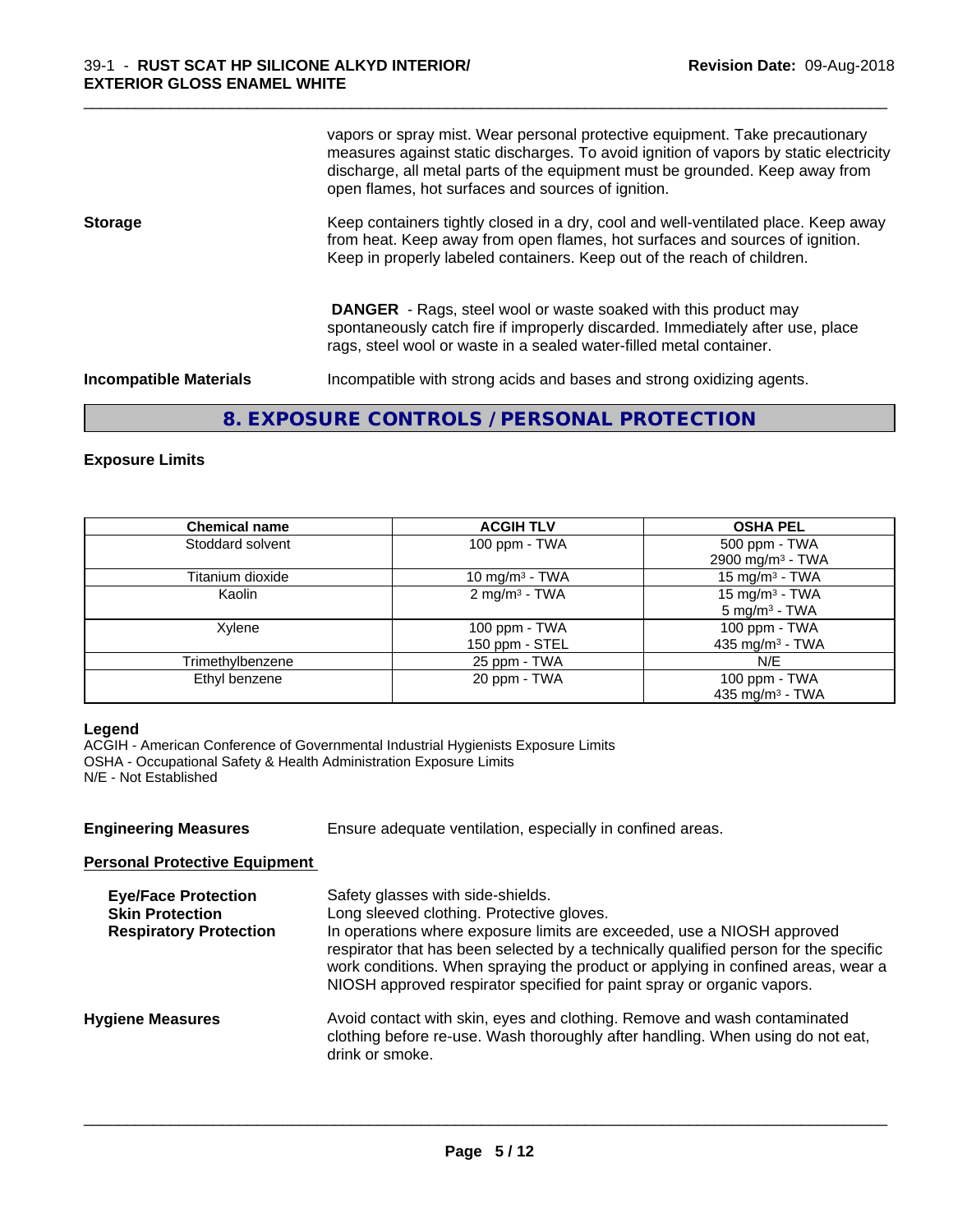## **9. PHYSICAL AND CHEMICAL PROPERTIES**

**Appearance** liquid **Odor** solvent **Odor Threshold** No information available **Density (lbs/gal)** 9.9 - 10.0 **Specific Gravity** 1.18 - 1.20 **pH** No information available **Viscosity (cps)** No information available **Solubility(ies)** No information available **Water solubility**<br> **Evaporation Rate**<br> **Evaporation Rate**<br> **Evaporation Rate Vapor** pressure @20 °C (kPa) **Vapor density**<br> **We Solids**<br>
We Solids
2019 **Wt. % Solids** 65 - 75 **Vol. % Solids Wt. % Volatiles** 25 - 35 **Vol. % Volatiles** 45 - 55 **VOC Regulatory Limit (g/L)** < 400 **Boiling Point (°F)** 279.0 **Boiling Point (°C)** 137.0 **Freezing Point (°F)**<br> **Freezing Point (°C)**<br> **Freezing Point (°C)**<br> **Reezing Point (°C)**<br> **Reezing Point (°C) Flash Point (°F) Flash Point (°C)** 40.6 **Method** PMCC **Flammability (solid, gas)** Not applicable **Upper flammability limit:** No information available **Lower flammability limit:** No information available **Autoignition Temperature (°F)** No information available **Autoignition Temperature (°C)** No information available **Decomposition Temperature (°F)** No information available **Decomposition Temperature (°C)** No information available **Partition coefficient Contract Community No information available** 

No information available<br>No information available **No information available**<br>105.0

\_\_\_\_\_\_\_\_\_\_\_\_\_\_\_\_\_\_\_\_\_\_\_\_\_\_\_\_\_\_\_\_\_\_\_\_\_\_\_\_\_\_\_\_\_\_\_\_\_\_\_\_\_\_\_\_\_\_\_\_\_\_\_\_\_\_\_\_\_\_\_\_\_\_\_\_\_\_\_\_\_\_\_\_\_\_\_\_\_\_\_\_\_

## **10. STABILITY AND REACTIVITY**

| Stable under normal conditions. Hazardous polymerisation<br><b>Chemical Stability</b><br>does not occur.<br>Keep away from open flames, hot surfaces, static<br><b>Conditions to avoid</b><br>electricity and sources of ignition.<br>Incompatible with strong acids and bases and strong<br><b>Incompatible Materials</b><br>oxidizing agents.<br>Thermal decomposition can lead to release of irritating<br><b>Hazardous Decomposition Products</b><br>gases and vapors.<br>None under normal conditions of use.<br><b>Possibility of hazardous reactions</b> | <b>Reactivity</b> | Not Applicable |
|-----------------------------------------------------------------------------------------------------------------------------------------------------------------------------------------------------------------------------------------------------------------------------------------------------------------------------------------------------------------------------------------------------------------------------------------------------------------------------------------------------------------------------------------------------------------|-------------------|----------------|
|                                                                                                                                                                                                                                                                                                                                                                                                                                                                                                                                                                 |                   |                |
|                                                                                                                                                                                                                                                                                                                                                                                                                                                                                                                                                                 |                   |                |
|                                                                                                                                                                                                                                                                                                                                                                                                                                                                                                                                                                 |                   |                |
|                                                                                                                                                                                                                                                                                                                                                                                                                                                                                                                                                                 |                   |                |
|                                                                                                                                                                                                                                                                                                                                                                                                                                                                                                                                                                 |                   |                |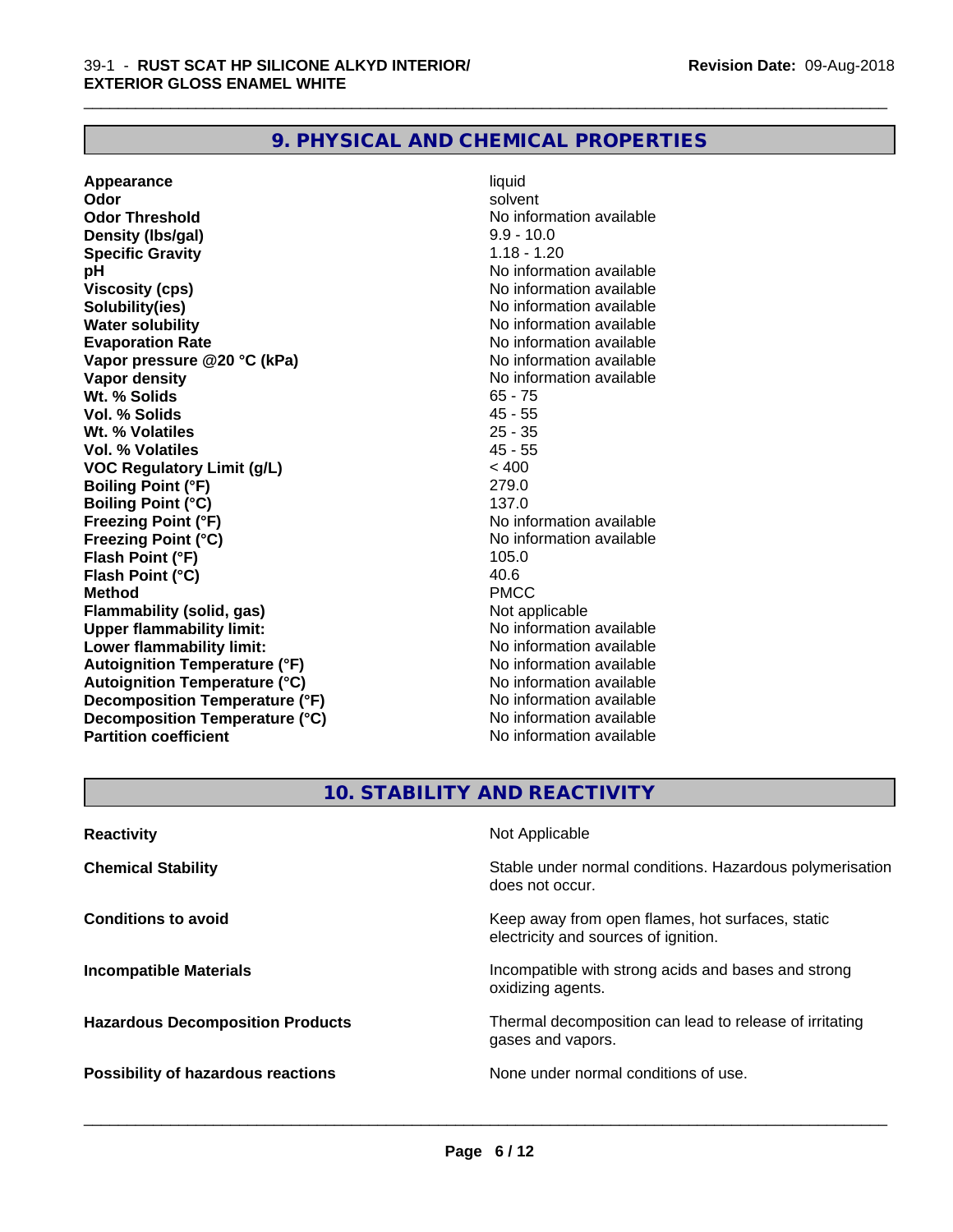## **11. TOXICOLOGICAL INFORMATION**

\_\_\_\_\_\_\_\_\_\_\_\_\_\_\_\_\_\_\_\_\_\_\_\_\_\_\_\_\_\_\_\_\_\_\_\_\_\_\_\_\_\_\_\_\_\_\_\_\_\_\_\_\_\_\_\_\_\_\_\_\_\_\_\_\_\_\_\_\_\_\_\_\_\_\_\_\_\_\_\_\_\_\_\_\_\_\_\_\_\_\_\_\_

| <b>Product Information</b>                                                                                                                                                                                                                                                                             |                                                                                                                                                                                                                                                                                                                                                                                                                                                                                                                                                                                                                                 |
|--------------------------------------------------------------------------------------------------------------------------------------------------------------------------------------------------------------------------------------------------------------------------------------------------------|---------------------------------------------------------------------------------------------------------------------------------------------------------------------------------------------------------------------------------------------------------------------------------------------------------------------------------------------------------------------------------------------------------------------------------------------------------------------------------------------------------------------------------------------------------------------------------------------------------------------------------|
| Information on likely routes of exposure                                                                                                                                                                                                                                                               |                                                                                                                                                                                                                                                                                                                                                                                                                                                                                                                                                                                                                                 |
| <b>Principal Routes of Exposure</b>                                                                                                                                                                                                                                                                    | Eye contact, skin contact and inhalation.                                                                                                                                                                                                                                                                                                                                                                                                                                                                                                                                                                                       |
| <b>Acute Toxicity</b>                                                                                                                                                                                                                                                                                  |                                                                                                                                                                                                                                                                                                                                                                                                                                                                                                                                                                                                                                 |
| <b>Product Information</b>                                                                                                                                                                                                                                                                             | Repeated or prolonged exposure to organic solvents may lead to permanent brain<br>and nervous system damage. Intentional misuse by deliberately concentrating and<br>inhaling vapors may be harmful or fatal.                                                                                                                                                                                                                                                                                                                                                                                                                   |
|                                                                                                                                                                                                                                                                                                        | Symptoms related to the physical, chemical and toxicological characteristics                                                                                                                                                                                                                                                                                                                                                                                                                                                                                                                                                    |
| <b>Symptoms</b>                                                                                                                                                                                                                                                                                        | No information available.                                                                                                                                                                                                                                                                                                                                                                                                                                                                                                                                                                                                       |
|                                                                                                                                                                                                                                                                                                        | Delayed and immediate effects as well as chronic effects from short and long-term exposure                                                                                                                                                                                                                                                                                                                                                                                                                                                                                                                                      |
| Eye contact<br><b>Skin contact</b>                                                                                                                                                                                                                                                                     | Contact with eyes may cause irritation.<br>May cause skin irritation and/or dermatitis. Prolonged skin contact may defat the<br>skin and produce dermatitis.                                                                                                                                                                                                                                                                                                                                                                                                                                                                    |
| Ingestion<br><b>Inhalation</b>                                                                                                                                                                                                                                                                         | Ingestion may cause irritation to mucous membranes. Small amounts of this<br>product aspirated into the respiratory system during ingestion or vomiting may<br>cause mild to severe pulmonary injury, possibly progressing to death.<br>High vapor / aerosol concentrations are irritating to the eyes, nose, throat and<br>lungs and may cause headaches, dizziness, drowsiness, unconsciousness, and                                                                                                                                                                                                                          |
| <b>Sensitization</b><br><b>Neurological Effects</b><br><b>Mutagenic Effects</b><br><b>Reproductive Effects</b><br><b>Developmental Effects</b><br><b>Target organ effects</b><br><b>STOT - repeated exposure</b><br><b>STOT - single exposure</b><br>Other adverse effects<br><b>Aspiration Hazard</b> | other central nervous system effects.<br>May cause an allergic skin reaction.<br>No information available.<br>No information available.<br>No information available.<br>No information available.<br>No information available.<br>Causes damage to organs through prolonged or repeated exposure.<br>May cause disorder and damage to the. Respiratory system.<br>No information available.<br>May be harmful if swallowed and enters airways. Small amounts of this product<br>aspirated into the respiratory system during ingestion or vomiting may cause mild<br>to severe pulmonary injury, possibly progressing to death. |

#### **Numerical measures of toxicity**

**The following values are calculated based on chapter 3.1 of the GHS document**

| ATEmix (oral)                           | 26044 mg/kg |
|-----------------------------------------|-------------|
| <b>ATEmix (dermal)</b>                  | 20678 mg/kg |
| ATEmix (inhalation-dust/mist) 38.5 mg/L |             |

**Component Information**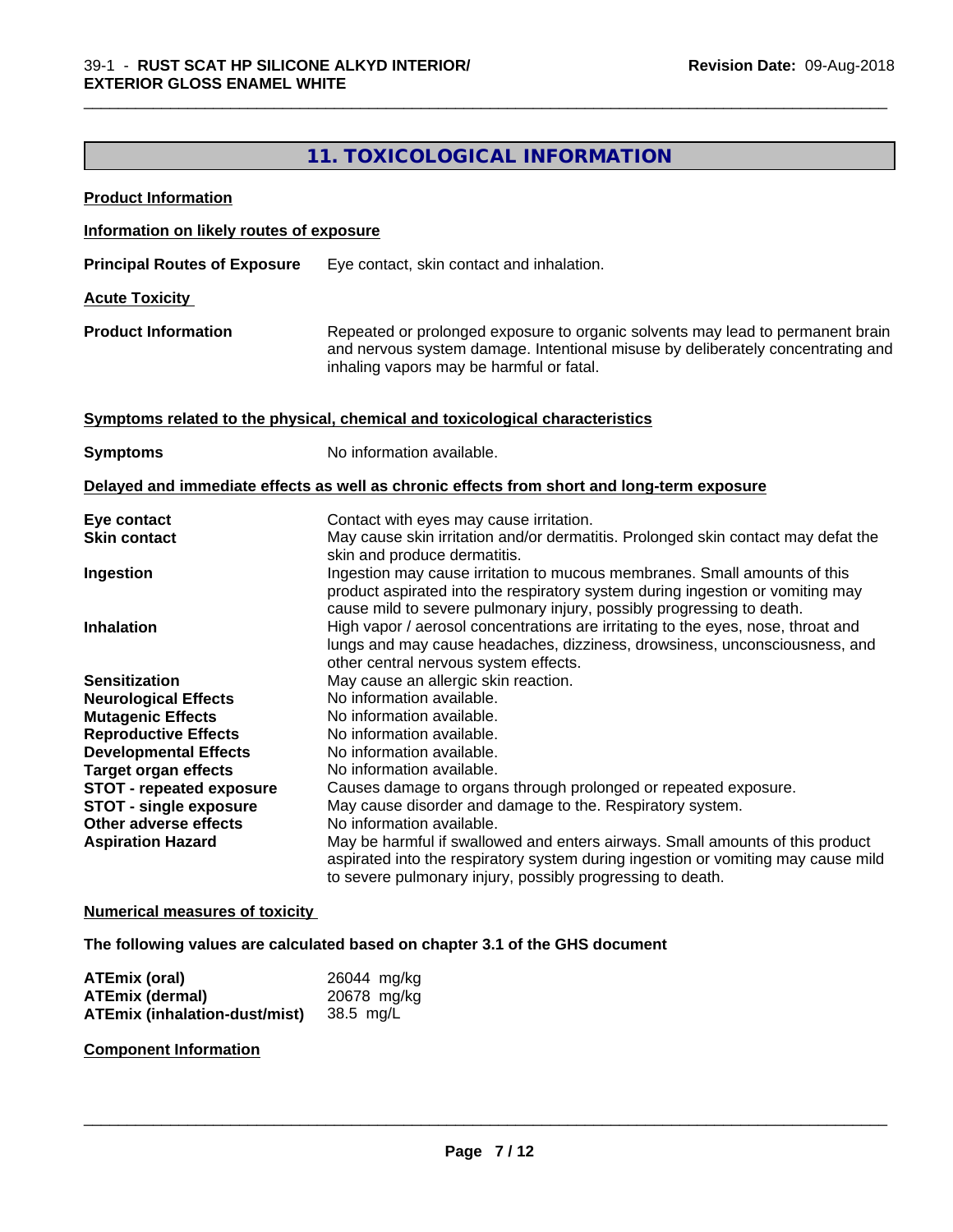\_\_\_\_\_\_\_\_\_\_\_\_\_\_\_\_\_\_\_\_\_\_\_\_\_\_\_\_\_\_\_\_\_\_\_\_\_\_\_\_\_\_\_\_\_\_\_\_\_\_\_\_\_\_\_\_\_\_\_\_\_\_\_\_\_\_\_\_\_\_\_\_\_\_\_\_\_\_\_\_\_\_\_\_\_\_\_\_\_\_\_\_\_

#### **Acute Toxicity**

Stoddard solvent LD50 Oral: > 5,000 mg/kg (Rat) LD50 Dermal: > 3160 mg/kg (Rabbit) LC50 Inhalation (Vapor): > 6.1 mg/L (Rat) Titanium dioxide LD50 Oral: > 10000 mg/kg (Rat) Kaolin LD50 Oral: > 5000 mg/kg (Rat) Solvent naphtha, petroleum, light aromatic LD50 Oral: 8400 mg/kg (Rat) Xylene LD50 Oral: 4300 mg/kg (Rat) LD50 Dermal: > 1700 mg/kg (Rabbit) LC50 Inhalation (Vapor): 5000 ppm (Rat, 4 hr.) 1,2,4-Trimethylbenzene LD50 Oral: 5000 mg/kg (Rat) LC50 Inhalation (Vapor): 18000 mg/m<sup>3</sup> (Rat, 4 hr.) **Trimethylbenzene** LD50 Oral: 9,000 mg/kg (Rat) vendor data Distillates, petroleum, hydrotreated light LD50 Oral: > 5,000 mg/kg (Rat) LD50 Dermal: > 3,000 mg/kg (Rabbit) 1H-Isoindole-1,3(2H)-dione, 2-[(trichloromethyl)thio]- LD50 Oral: 2636 mg/kg (Rat) LD50 Dermal: > 22600 mg/kg (Rabbit) LC50 Inhalation (Vapor):  $>$  5000 mg/m<sup>3</sup> Ethyl benzene LD50 Oral: mg/kg (Rat) LD50 Dermal: > mg/kg (Rabbit) LC50 Inhalation (Vapor): mg/m<sup>3</sup> (Rat, 2 hr.) Methyl ethyl ketoxime LD50 Oral: 930 mg/kg (Rat) LD50 Dermal: 200 µL/kg (Rabbit) LC50 Inhalation (Vapor): > 4.8 mg/L (Rat)

#### **Carcinogenicity**

*The information below indicateswhether each agency has listed any ingredient as a carcinogen:.*

| <b>Chemical name</b> | <b>IARC</b>         | <b>NTP</b> | <b>OSHA</b> |
|----------------------|---------------------|------------|-------------|
|                      | 2B - Possible Human |            | Listed      |
| Titanium dioxide     | Carcinoɑen          |            |             |
|                      | 2B - Possible Human |            | Listed      |
| Ethyl benzene        | Carcinoɑen          |            |             |

• Although IARC has classified titanium dioxide as possibly carcinogenic to humans (2B), their summary concludes: "No significant exposure to titanium dioxide is thought to occur during the use of products in which titanium dioxide is bound to other materials, such as paint."

#### **Legend**

IARC - International Agency for Research on Cancer NTP - National Toxicity Program OSHA - Occupational Safety & Health Administration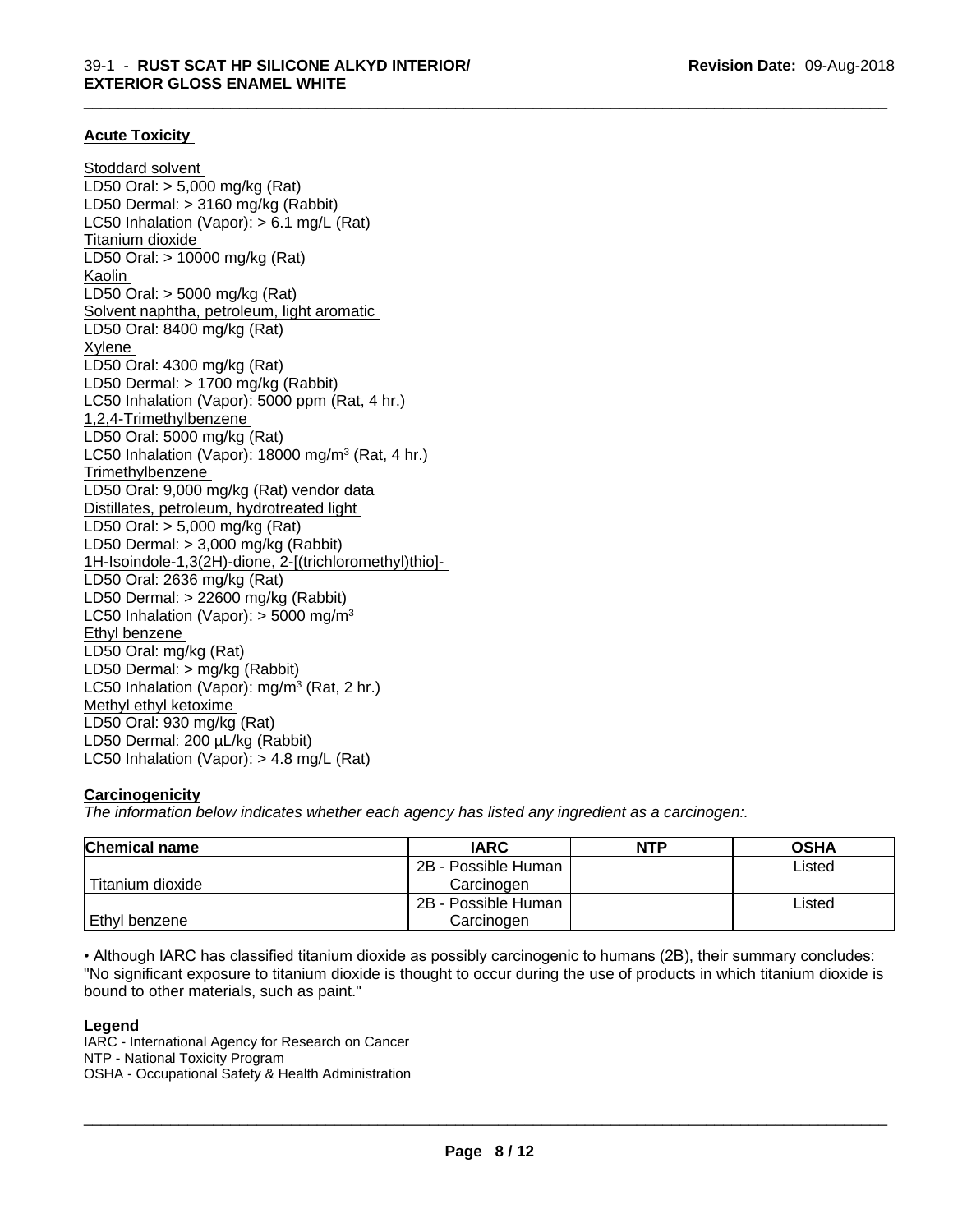## **12. ECOLOGICAL INFORMATION**

\_\_\_\_\_\_\_\_\_\_\_\_\_\_\_\_\_\_\_\_\_\_\_\_\_\_\_\_\_\_\_\_\_\_\_\_\_\_\_\_\_\_\_\_\_\_\_\_\_\_\_\_\_\_\_\_\_\_\_\_\_\_\_\_\_\_\_\_\_\_\_\_\_\_\_\_\_\_\_\_\_\_\_\_\_\_\_\_\_\_\_\_\_

#### **Ecotoxicity Effects**

The environmental impact of this product has not been fully investigated.

#### **Product Information**

## **Acute Toxicity to Fish**

No information available

#### **Acute Toxicity to Aquatic Invertebrates**

No information available

#### **Acute Toxicity to Aquatic Plants**

No information available

#### **Persistence / Degradability**

No information available.

#### **Bioaccumulation**

There is no data for this product.

#### **Mobility in Environmental Media**

No information available.

#### **Ozone**

No information available

#### **Component Information**

#### **Acute Toxicity to Fish**

Titanium dioxide  $LC50:$  > 1000 mg/L (Fathead Minnow - 96 hr.) Xylene LC50: 13.5 mg/L (Rainbow Trout - 96 hr.) Ethyl benzene LC50: 12.1 mg/L (Fathead Minnow - 96 hr.) Methyl ethyl ketoxime LC50: 48 mg/L (Bluegill sunfish - 96 hr.)

#### **Acute Toxicity to Aquatic Invertebrates**

Ethyl benzene EC50: 1.8 mg/L (Daphnia magna - 48 hr.) Methyl ethyl ketoxime EC50: 750 mg/L (Daphnia magna - 48 hr.)

#### **Acute Toxicity to Aquatic Plants**

Ethyl benzene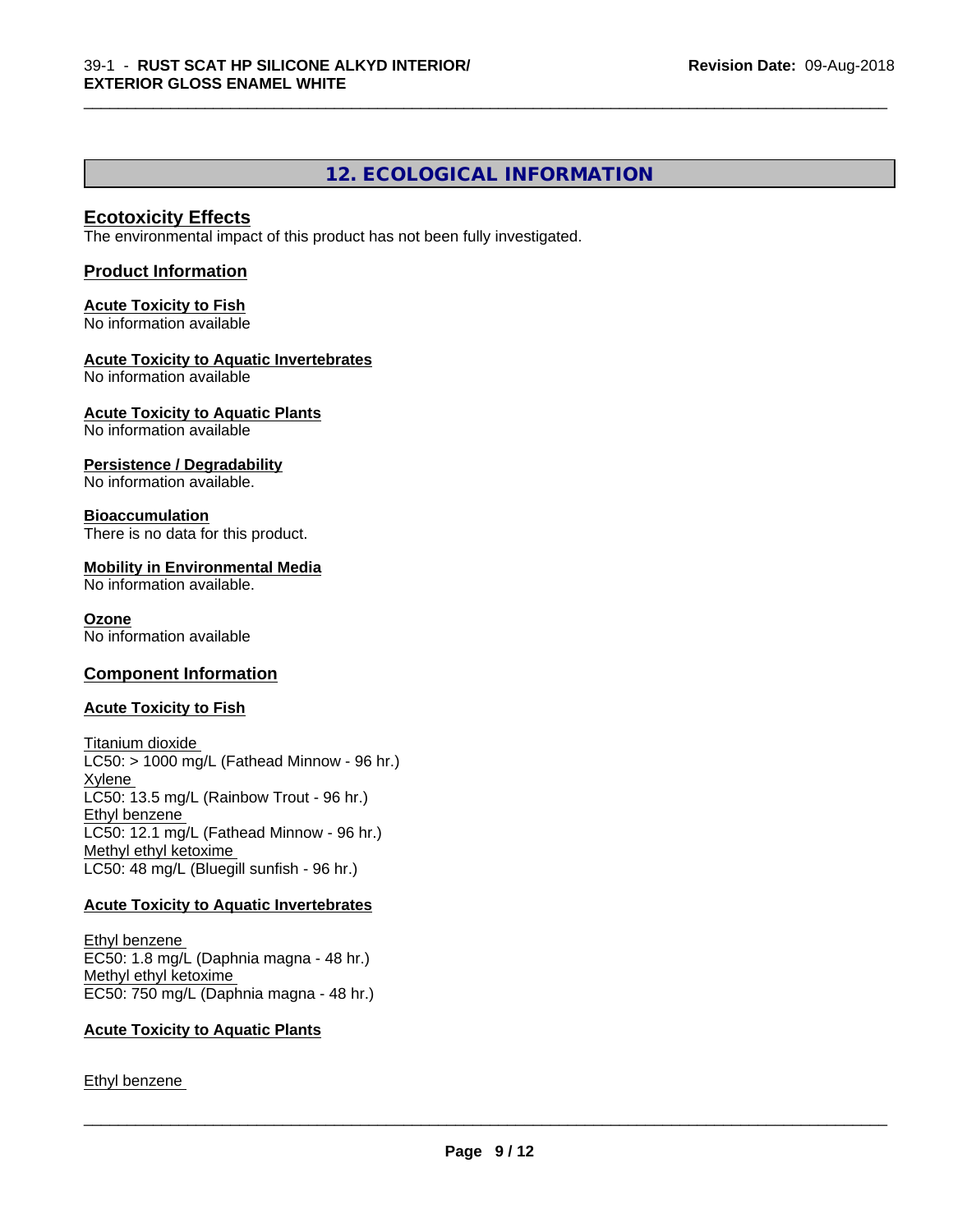EC50: 4.6 mg/L (Green algae (Scenedesmus subspicatus), 72 hrs.)

|                                | 13. DISPOSAL CONSIDERATIONS                                                                                                                                                                                               |
|--------------------------------|---------------------------------------------------------------------------------------------------------------------------------------------------------------------------------------------------------------------------|
| <b>Waste Disposal Method</b>   | Dispose of in accordance with federal, state, and local regulations. Local<br>requirements may vary, consult your sanitation department or state-designated<br>environmental protection agency for more disposal options. |
| <b>Empty Container Warning</b> | Emptied containers may retain product residue. Follow label warnings even after<br>container is emptied. Residual vapors may explode on ignition.                                                                         |

\_\_\_\_\_\_\_\_\_\_\_\_\_\_\_\_\_\_\_\_\_\_\_\_\_\_\_\_\_\_\_\_\_\_\_\_\_\_\_\_\_\_\_\_\_\_\_\_\_\_\_\_\_\_\_\_\_\_\_\_\_\_\_\_\_\_\_\_\_\_\_\_\_\_\_\_\_\_\_\_\_\_\_\_\_\_\_\_\_\_\_\_\_

## **14. TRANSPORT INFORMATION**

| <b>DOT</b>                  |                                                            |
|-----------------------------|------------------------------------------------------------|
| <b>Proper Shipping Name</b> | <b>PAINT</b>                                               |
| <b>Hazard class</b>         |                                                            |
| UN-No.                      | UN1263                                                     |
| <b>Packing Group</b>        | Ш                                                          |
| <b>Description</b>          | UN1263, PAINT, 3, III, Marine Pollutant (Stoddard solvent) |

In the US this material may be reclassified as a Combustible Liquid and is not regulated in containers of less than 119 gallons (450 liters) via surface transportation (refer to 49CFR173.120(b)(2) for further information).

| ICAO / IATA | Contact the preparer for further information. |  |
|-------------|-----------------------------------------------|--|
| IMDG / IMO  | Contact the preparer for further information. |  |

**15. REGULATORY INFORMATION**

#### **International Inventories**

| <b>TSCA: United States</b> | Yes - All components are listed or exempt. |
|----------------------------|--------------------------------------------|
| <b>DSL: Canada</b>         | Yes - All components are listed or exempt. |

#### **Federal Regulations**

| SARA 311/312 hazardous categorization |     |  |
|---------------------------------------|-----|--|
| Acute health hazard                   | Yes |  |
| Chronic Health Hazard                 | Yes |  |
| Fire hazard                           | Yes |  |
| Sudden release of pressure hazard     | Nο  |  |
| Reactive Hazard                       | No  |  |

#### **SARA 313**

Section 313 of Title III of the Superfund Amendments and Reauthorization Act of 1986 (SARA). This product contains a chemical or chemicals which are subject to the reporting requirements of the Act and Title 40 of the Code of Federal Regulations, Part 372: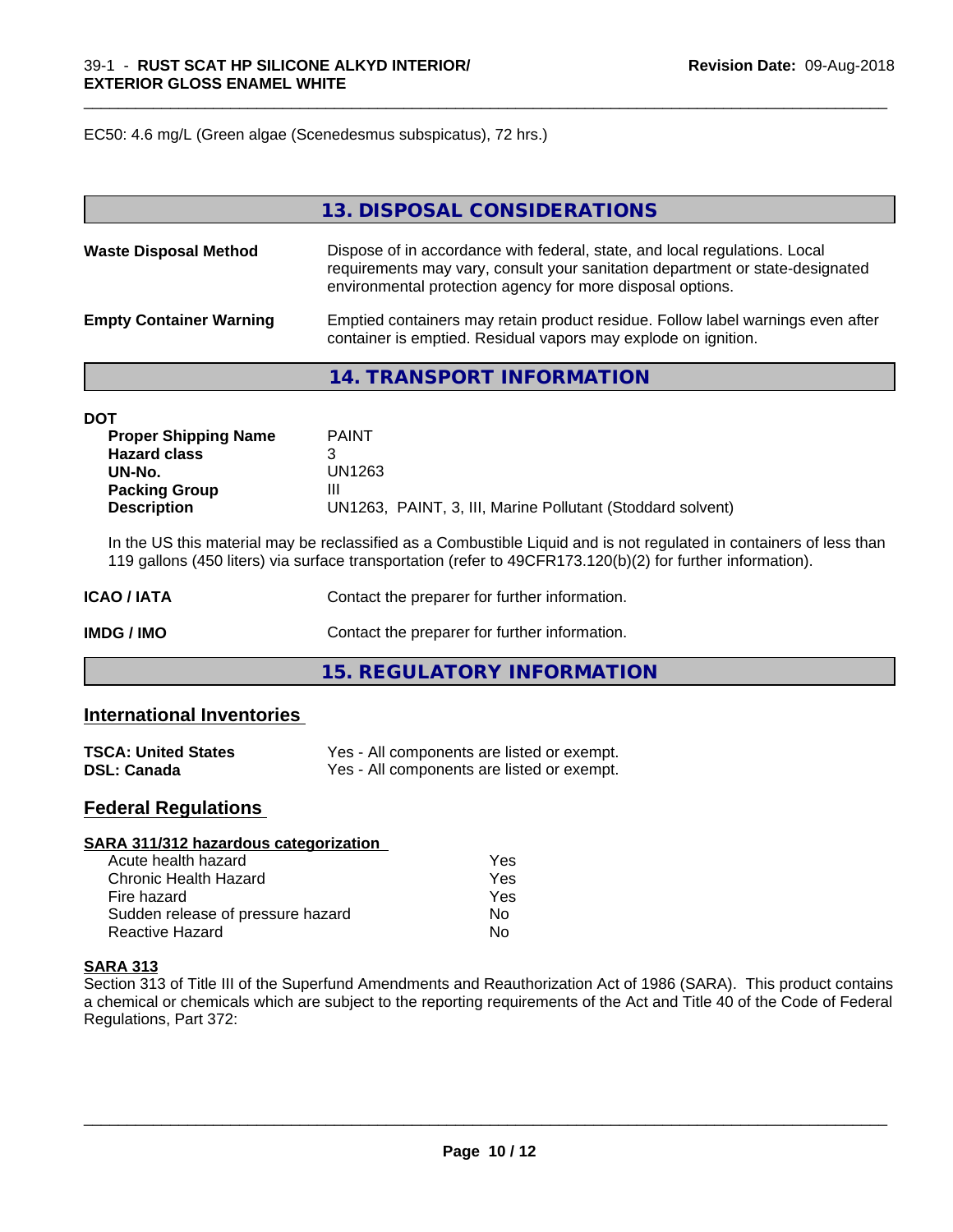| <b>Chemical name</b>   | <b>CAS No.</b> | Weight-% | <b>CERCLA/SARA 313</b><br>(de minimis concentration) |
|------------------------|----------------|----------|------------------------------------------------------|
| Xvlene                 | 1330-20-7      |          |                                                      |
| 1,2,4-Trimethylbenzene | 95-63-6        |          | 0. ا                                                 |
| Ethyl benzene          | $100 - 41 - 4$ | 0.5      | 0.1                                                  |

\_\_\_\_\_\_\_\_\_\_\_\_\_\_\_\_\_\_\_\_\_\_\_\_\_\_\_\_\_\_\_\_\_\_\_\_\_\_\_\_\_\_\_\_\_\_\_\_\_\_\_\_\_\_\_\_\_\_\_\_\_\_\_\_\_\_\_\_\_\_\_\_\_\_\_\_\_\_\_\_\_\_\_\_\_\_\_\_\_\_\_\_\_

#### **Clean Air Act,Section 112 Hazardous Air Pollutants (HAPs) (see 40 CFR 61)**

This product contains the following HAPs:

| <b>Chemical name</b> | CAS No.   | Weight-% | <b>Hazardous Air Pollutant</b><br>(HAP) |
|----------------------|-----------|----------|-----------------------------------------|
| Xvlene               | 1330-20-7 |          | Listed                                  |
| Ethyl benzene        | 100-41-4  | 0.5      | Listed                                  |

#### **US State Regulations**

#### **California Proposition 65**

**AVIMARNING:** Cancer and Reproductive Harm– www.P65warnings.ca.gov

#### **State Right-to-Know**

| <b>Chemical name</b>   | <b>Massachusetts</b> | <b>New Jersey</b> | Pennsylvania |
|------------------------|----------------------|-------------------|--------------|
| Stoddard solvent       |                      |                   |              |
| Titanium dioxide       |                      |                   |              |
| Kaolin                 |                      |                   |              |
| Xvlene                 |                      |                   |              |
| 1,2,4-Trimethylbenzene |                      |                   |              |
| Trimethylbenzene       |                      |                   |              |

#### **Legend**

X - Listed

## **16. OTHER INFORMATION**

**HMIS** - **Health:** 1\* **Flammability:** 2 **Reactivity:** 0 **PPE:** -

#### **HMIS Legend**

- 0 Minimal Hazard
- 1 Slight Hazard
- 2 Moderate Hazard
- 3 Serious Hazard
- 4 Severe Hazard
- \* Chronic Hazard

X - Consult your supervisor or S.O.P. for "Special" handling instructions.

*Note: The PPE rating has intentionally been left blank. Choose appropriate PPE that will protect employees from the hazards the material will present under the actual normal conditions of use.*

*Caution: HMISÒ ratings are based on a 0-4 rating scale, with 0 representing minimal hazards or risks, and 4 representing significant hazards or risks. Although HMISÒ ratings are not required on MSDSs under 29 CFR 1910.1200, the preparer, has chosen to provide them. HMISÒ ratings are to be used only in conjunction with a fully implemented HMISÒ program by workers who have received appropriate HMISÒ training. HMISÒ is a registered trade and service mark of the NPCA. HMISÒ materials may be purchased exclusively from J. J. Keller (800) 327-6868.*